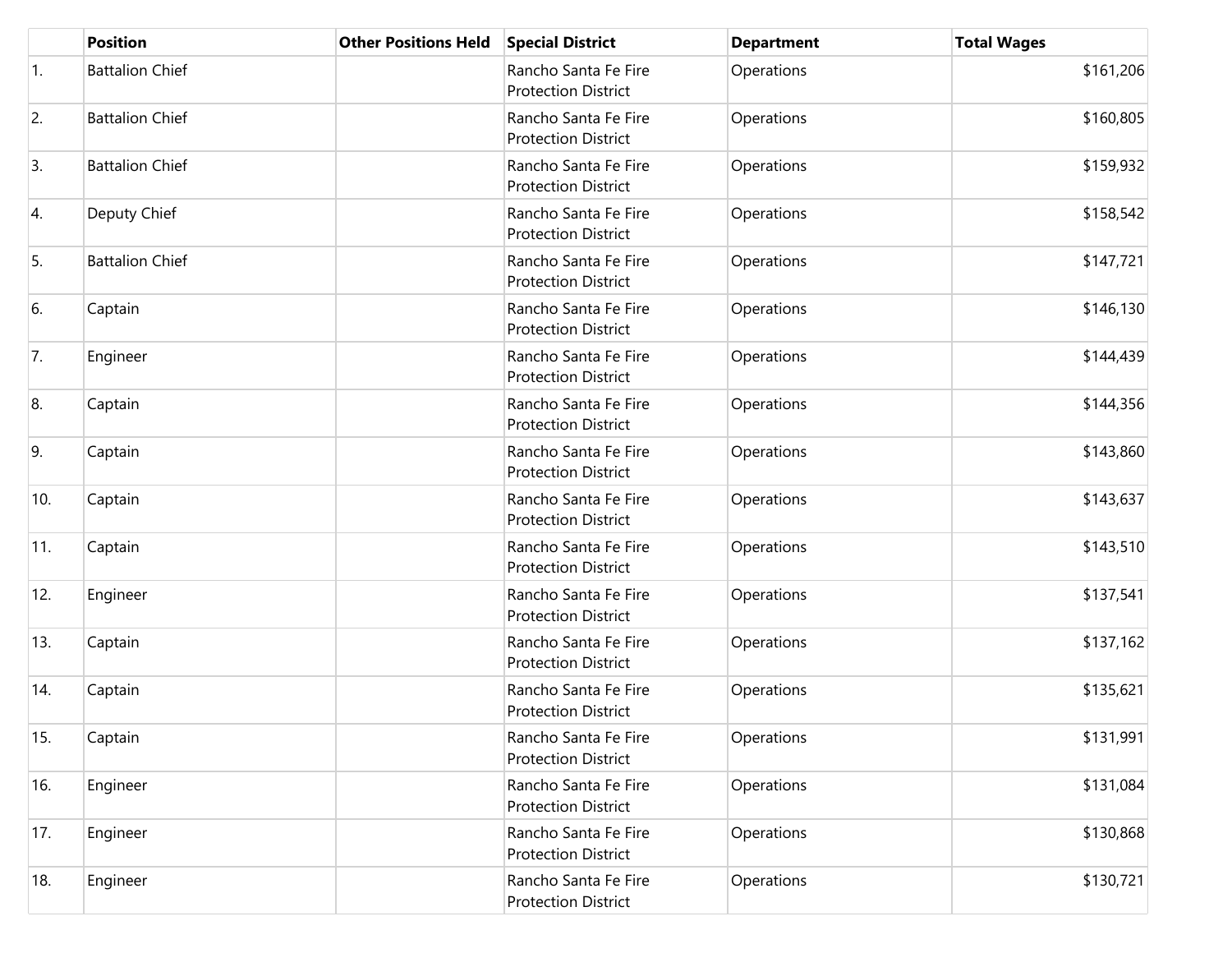| 19. | Engineer              | Rancho Santa Fe Fire<br><b>Protection District</b> | Operations | \$129,305 |
|-----|-----------------------|----------------------------------------------------|------------|-----------|
| 20. | Firefighter/Paramedic | Rancho Santa Fe Fire<br><b>Protection District</b> | Operations | \$121,569 |
| 21. | Captain               | Rancho Santa Fe Fire<br><b>Protection District</b> | Operations | \$121,541 |
| 22. | Captain               | Rancho Santa Fe Fire<br><b>Protection District</b> | Operations | \$121,310 |
| 23. | Engineer              | Rancho Santa Fe Fire<br><b>Protection District</b> | Operations | \$120,233 |
| 24. | Firefighter/Paramedic | Rancho Santa Fe Fire<br><b>Protection District</b> | Operations | \$119,900 |
| 25. | Captain               | Rancho Santa Fe Fire<br><b>Protection District</b> | Operations | \$118,292 |
| 26. | Engineer              | Rancho Santa Fe Fire<br><b>Protection District</b> | Operations | \$118,013 |
| 27. | Firefighter/Paramedic | Rancho Santa Fe Fire<br><b>Protection District</b> | Operations | \$117,462 |
| 28. | Engineer              | Rancho Santa Fe Fire<br><b>Protection District</b> | Operations | \$116,601 |
| 29. | Firefighter/Paramedic | Rancho Santa Fe Fire<br><b>Protection District</b> | Operations | \$112,243 |
| 30. | Firefighter/Paramedic | Rancho Santa Fe Fire<br><b>Protection District</b> | Operations | \$109,918 |
| 31. | Engineer              | Rancho Santa Fe Fire<br><b>Protection District</b> | Operations | \$107,216 |
| 32. | Firefighter/Paramedic | Rancho Santa Fe Fire<br><b>Protection District</b> | Operations | \$105,910 |
| 33. | Firefighter/Paramedic | Rancho Santa Fe Fire<br><b>Protection District</b> | Operations | \$105,554 |
| 34. | Engineer              | Rancho Santa Fe Fire<br><b>Protection District</b> | Operations | \$104,287 |
| 35. | Firefighter/Paramedic | Rancho Santa Fe Fire<br><b>Protection District</b> | Operations | \$104,272 |
| 36. | Firefighter/Paramedic | Rancho Santa Fe Fire<br><b>Protection District</b> | Operations | \$101,940 |